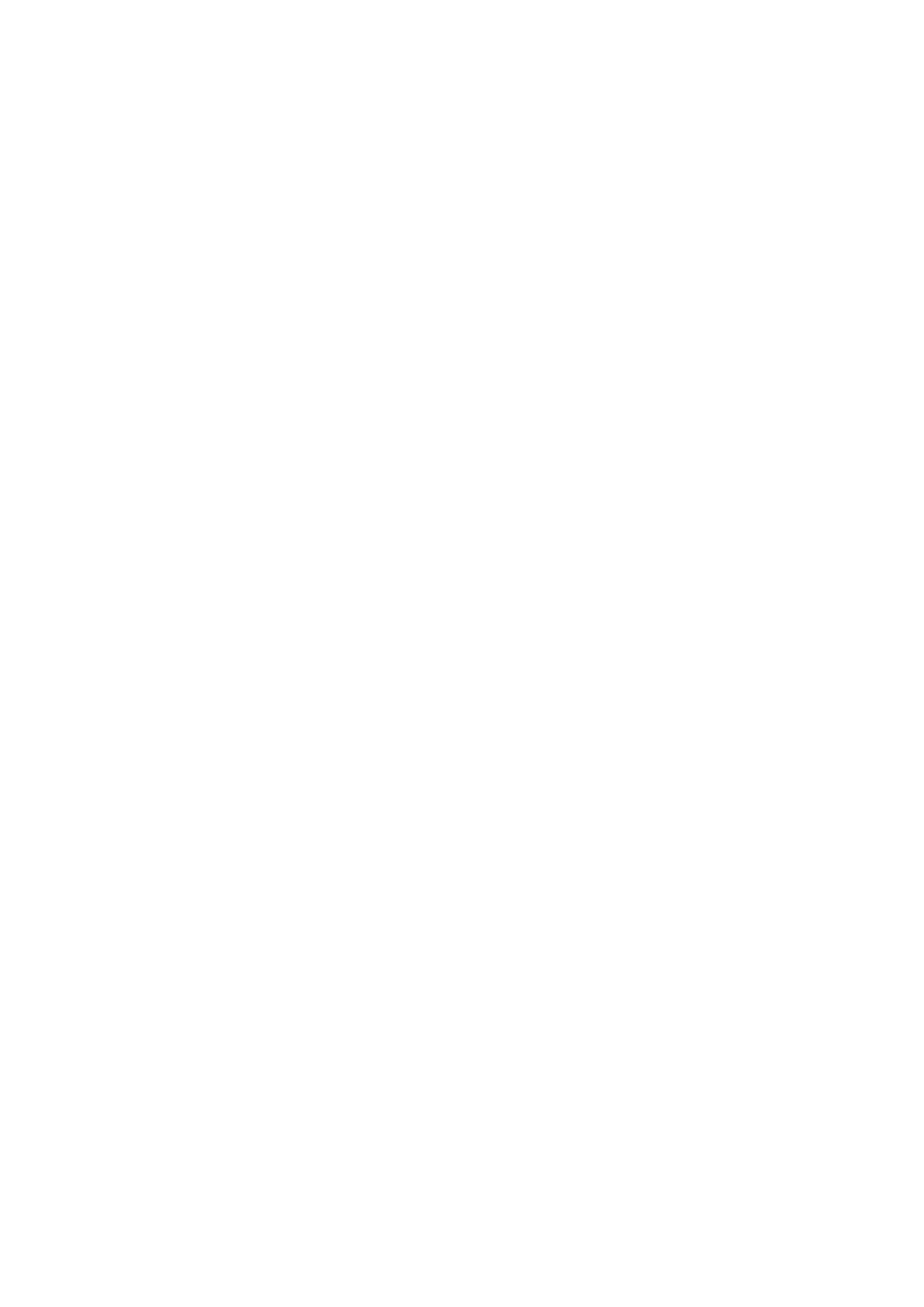CASTLE COMBE SOLO PRACTICE PRACTICE - 6 LAP TIMES

| Lap | Time            |
|-----|-----------------|
| 2   | 1:28.632        |
|     |                 |
|     | <b>RED FLAG</b> |
|     | <b>START</b>    |
| 3   |                 |
| 4   | 1:30.170        |
| 5   | 1:29.966        |
| 6   | 1:25.120        |
|     |                 |

| Dan James       |              |  |
|-----------------|--------------|--|
| <b>START</b>    |              |  |
| 1               |              |  |
| 2               | 1:35.578     |  |
| <b>RED FLAG</b> |              |  |
|                 | <b>START</b> |  |
| 3               |              |  |
| 4               | 1:28.394     |  |
| 5               | 1:27.672     |  |
| 6               | 1:26.951     |  |
| 7               | 1:28.110     |  |

| Daniel Jackson |  |  |
|----------------|--|--|
| <b>START</b>   |  |  |
| 1              |  |  |
| RFD FI AG      |  |  |
| <b>START</b>   |  |  |
| 2              |  |  |
| 3<br>1:34.605  |  |  |
| 1:31.969<br>4  |  |  |
| 1:29.947<br>5  |  |  |

| Dave Crampton |              |  |  |
|---------------|--------------|--|--|
|               | <b>START</b> |  |  |
| 1             |              |  |  |
| 2             | 1:31.646     |  |  |
|               | RFD FI AG    |  |  |
|               | <b>START</b> |  |  |
| 3             |              |  |  |
| 4             | 1:29.961     |  |  |
| 5             | 1:26.842     |  |  |
| 6             | 1:26.174     |  |  |

| <b>David Ball</b> |  |  |  |
|-------------------|--|--|--|
| <b>START</b>      |  |  |  |
| 1                 |  |  |  |
| RFD FI AG         |  |  |  |
| 1                 |  |  |  |
| <b>START</b>      |  |  |  |
| 2                 |  |  |  |
| 3<br>1:34.934     |  |  |  |
| 1:32.195<br>4     |  |  |  |
| 5<br>1:31.609     |  |  |  |

26/09/2020 - 27/08/2020 / CASTLE COMBE

| Lap | Time              |
|-----|-------------------|
|     |                   |
|     | Finn Smart-Weeden |
|     | <b>START</b>      |
| 1   |                   |
| 2   | 1:26.736          |
|     | RFD FI AG         |
|     | <b>START</b>      |
| 3   |                   |
| 4   | 1:26.096          |
| 5   | 1:25.017          |
|     |                   |
|     |                   |

| <b>Gareth Roberts</b> |          |  |
|-----------------------|----------|--|
| <b>START</b>          |          |  |
| 1                     |          |  |
| 2                     | 1:39.241 |  |
| <b>RED FLAG</b>       |          |  |
| <b>START</b>          |          |  |
| 3                     |          |  |
| 4                     | 1:33.378 |  |
| 5                     | 1:31.251 |  |
| հ                     | 1:30.767 |  |

| Gareth Willis   |          |  |
|-----------------|----------|--|
| <b>START</b>    |          |  |
| <b>RED FLAG</b> |          |  |
| <b>START</b>    |          |  |
| 1               |          |  |
| 2               | 1:37.629 |  |
| 3               | 1.41.309 |  |

| <b>Gavin Mills</b> |          |  |
|--------------------|----------|--|
| <b>START</b>       |          |  |
| 1                  |          |  |
| 2                  | 1:30.800 |  |
| <b>RED FLAG</b>    |          |  |
| <b>START</b>       |          |  |
| 3                  |          |  |
| 4                  | 1:27.555 |  |
| 5                  | 1:23.777 |  |
| հ                  | 1.24.385 |  |

| Jamie Hackeborn |              |  |  |
|-----------------|--------------|--|--|
| <b>START</b>    |              |  |  |
|                 |              |  |  |
| RFD FI AG       |              |  |  |
|                 | <b>START</b> |  |  |
| 2               |              |  |  |
| 3               | 1:35.346     |  |  |
| 4               | 1:33.397     |  |  |
| 5               | 1:32.017     |  |  |

| Lap        | Time            |
|------------|-----------------|
| Jason Lamb |                 |
|            | <b>START</b>    |
| 1          |                 |
|            | <b>RED FLAG</b> |
| 1          |                 |
|            | <b>START</b>    |
| 2          |                 |
| 3          | 1:38.596        |
| 4          | 1:34.920        |
| 5          | 1:36.753        |

| Jordan Macintyre |              |  |
|------------------|--------------|--|
|                  | <b>START</b> |  |
| 1                |              |  |
|                  | RFD FLAG     |  |
| 1                |              |  |
|                  | <b>START</b> |  |
| 2                |              |  |
| 3                | 1:45.235     |  |
| 4                | 1:41.161     |  |
| 5                | 1:40.103     |  |

| Kevin Ellis  |                 |
|--------------|-----------------|
|              | <b>START</b>    |
| 1            |                 |
|              | <b>RED FLAG</b> |
| 1            |                 |
| <b>START</b> |                 |
| 2            |                 |
| 3            | 1:38.082        |
| 4            | 1:35.635        |
| 5            | 1.36915         |

| Kieran Knight |                 |  |
|---------------|-----------------|--|
|               | <b>START</b>    |  |
| 1             |                 |  |
|               | <b>RED FLAG</b> |  |
| 1             |                 |  |
|               | <b>START</b>    |  |
| 2             |                 |  |
| 3             | 1:38.257        |  |
| 4             | 1:35.260        |  |
| 5             | 1:34.745        |  |

| Lewis Jones     |              |
|-----------------|--------------|
|                 | <b>START</b> |
| 1               |              |
| 2               | 1:23.964     |
| <b>RED FLAG</b> |              |
|                 | START        |

 $\frac{26}{09}{2020} - 10.24$  / Page 2/4<br>NG Timing Team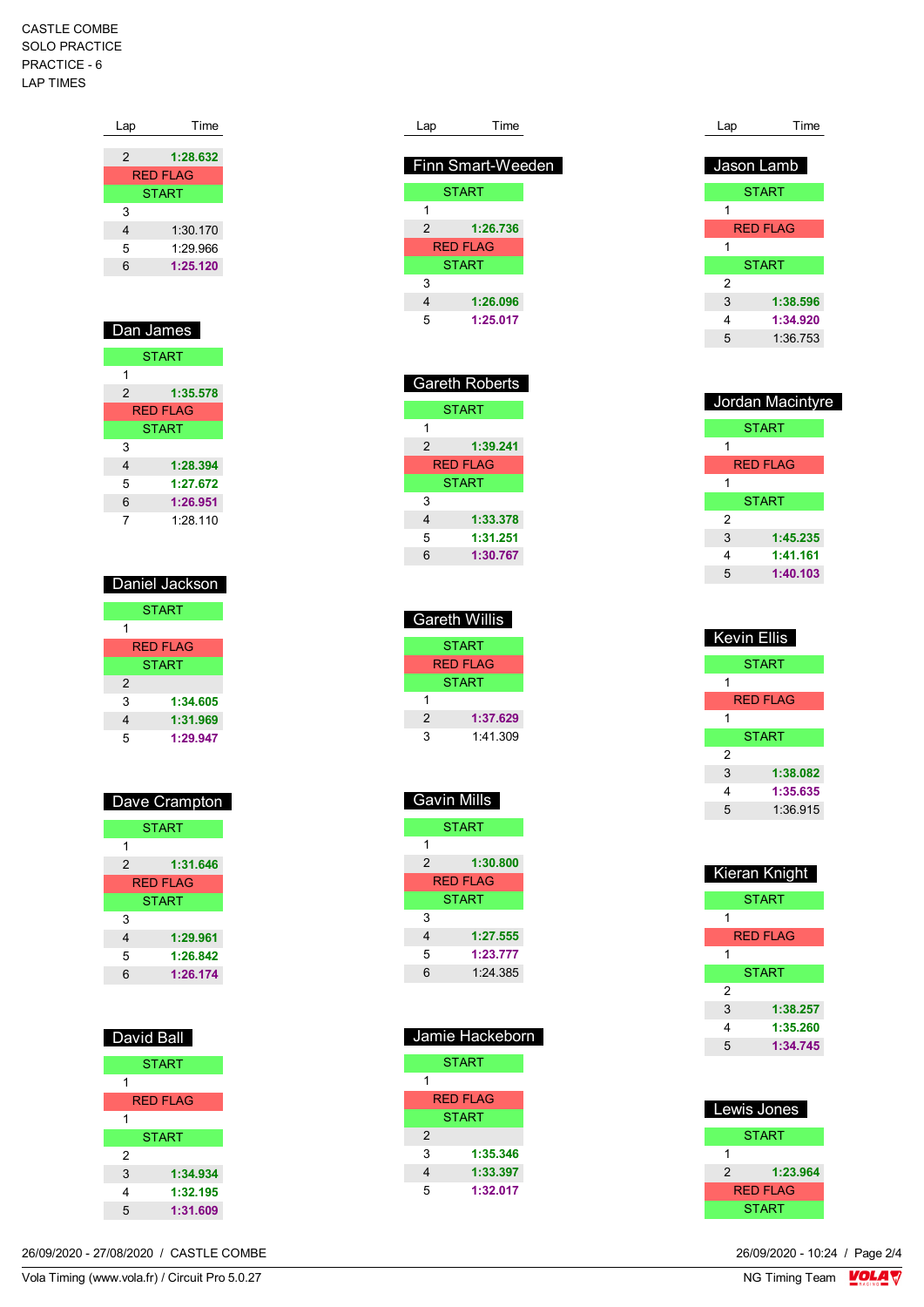## CASTLE COMBE SOLO PRACTICE PRACTICE - 6 LAP TIMES

| Lap | Time     |
|-----|----------|
|     |          |
| 3   |          |
| 4   | 1:26.038 |
| 5   | 1:23.816 |
| 6   | 1:22.556 |
| 7   | 1:25.071 |
|     |          |
|     |          |

| <b>Martin Stutely</b> |              |
|-----------------------|--------------|
|                       | <b>START</b> |
| 1                     |              |
| 2                     | 1:40.003     |
| <b>RFD FI AG</b>      |              |
| <b>START</b>          |              |
| 3                     |              |
| 4                     | 1:28.412     |
| 5                     | 1:26.300     |
| 6                     | 1:26.124     |
| 7                     | 1.26 833     |

| <b>Martin Tomkins</b> |
|-----------------------|
| <b>START</b>          |
| 1                     |
| <b>RED FLAG</b>       |
| <b>START</b>          |
| 2                     |
| 3<br>1:44.127         |
| 1:42.908<br>4         |
| 5<br>1:41.940         |

|  | Max (Malcolm) Richards |
|--|------------------------|
|  |                        |

|   | <b>START</b>    |
|---|-----------------|
| 1 |                 |
|   | <b>RED FLAG</b> |
| 1 |                 |
|   | <b>START</b>    |
| 2 |                 |
| 3 | 1:35.372        |
| 4 | 1:34.382        |
| 5 | 1:32.948        |

| Mickey Daly |                  |
|-------------|------------------|
|             | <b>START</b>     |
| 1           |                  |
| 2           | 1:31.993         |
|             | <b>RFD FI AG</b> |
|             | <b>START</b>     |
| 3           |                  |
| 4           | 1:31.645         |
| 5           | 1:29.355         |
| 6           | 1:27.990         |
|             |                  |

| Lap | Time           |
|-----|----------------|
|     | Mike Condliffe |
|     | <b>START</b>   |
| 1   |                |
|     | RFD FI AG      |
| 1   |                |
|     | <b>START</b>   |
| 2   |                |
| 3   | 1:45.058       |
| 4   | 1:40.814       |
| 5   | 1:40.209       |

| Mykal Trim |                 |
|------------|-----------------|
|            | <b>START</b>    |
| 1          |                 |
|            | <b>RED FLAG</b> |
|            | <b>START</b>    |
| 2          |                 |
| 3          | 1:49.661        |
| 4          | 1:46.445        |
| 5          | 1:46.087        |

| <b>Paul Garner</b> |
|--------------------|
| <b>START</b>       |
|                    |
| 1:38.810           |
| RFD FI AG          |
| <b>START</b>       |
|                    |
| 1:30.769           |
| 1:29.030           |
| 1.29.338           |
|                    |

| <b>Paul Payne</b> |                 |
|-------------------|-----------------|
|                   | <b>START</b>    |
| 1                 |                 |
| 2                 | 1:31.749        |
|                   | <b>RED FLAG</b> |
|                   | <b>START</b>    |
| 3                 |                 |
| 4                 | 1:27.487        |
|                   |                 |

|   | Peter Bardell   |
|---|-----------------|
|   | START           |
| 1 |                 |
| 2 | 1:37.409        |
|   | <b>RED FLAG</b> |
|   | START           |
| 3 |                 |
|   | 1:30.093        |

| Lap | Time                |
|-----|---------------------|
|     | <b>Richie Welsh</b> |
|     | <b>START</b>        |
| 1   |                     |
| 2   | 1:20.198            |
|     | <b>RED FLAG</b>     |
|     | <b>START</b>        |
| 3   |                     |
| 4   | 1:20.730            |
| 5   | 1:19.968            |

| <b>Robert Booth</b> |          |
|---------------------|----------|
| <b>START</b>        |          |
| 1                   |          |
| $\mathfrak{p}$      | 1:43.321 |
|                     | RFD FLAG |
| <b>START</b>        |          |
| 3                   |          |
| 4                   | 1:40.806 |
| 5                   | 1:40.278 |
| 6                   | 1:36.300 |

| Scott Wilson |              |
|--------------|--------------|
| <b>START</b> |              |
| 1            |              |
| 2            | 1:37.781     |
|              | RFD FI AG    |
|              | <b>START</b> |
| 3            |              |
| 4            | 1:31.880     |
| 5            | 1:30.146     |
| 6            | 1:27.852     |

| Simon Cox |              |
|-----------|--------------|
|           | <b>START</b> |
| 1         |              |
| 2         | 1:41.922     |
|           | RED FLAG     |
|           | <b>START</b> |
| 3         |              |
| 4         | 1:36.708     |
| 5         | 1:34.008     |
| 6         | 1:33.979     |
|           |              |

| Simon Hunt |              |
|------------|--------------|
|            | START        |
| 1          |              |
| 2          | 1:35.708     |
|            | RFD FI AG    |
|            | <b>START</b> |
|            |              |

 $\frac{26}{09}{2020} - 10.24$  / Page 3/4<br>NG Timing Team

Vola Timing (www.vola.fr) / Circuit Pro 5.0.27 26/09/2020 - 27/08/2020 / CASTLE COMBE